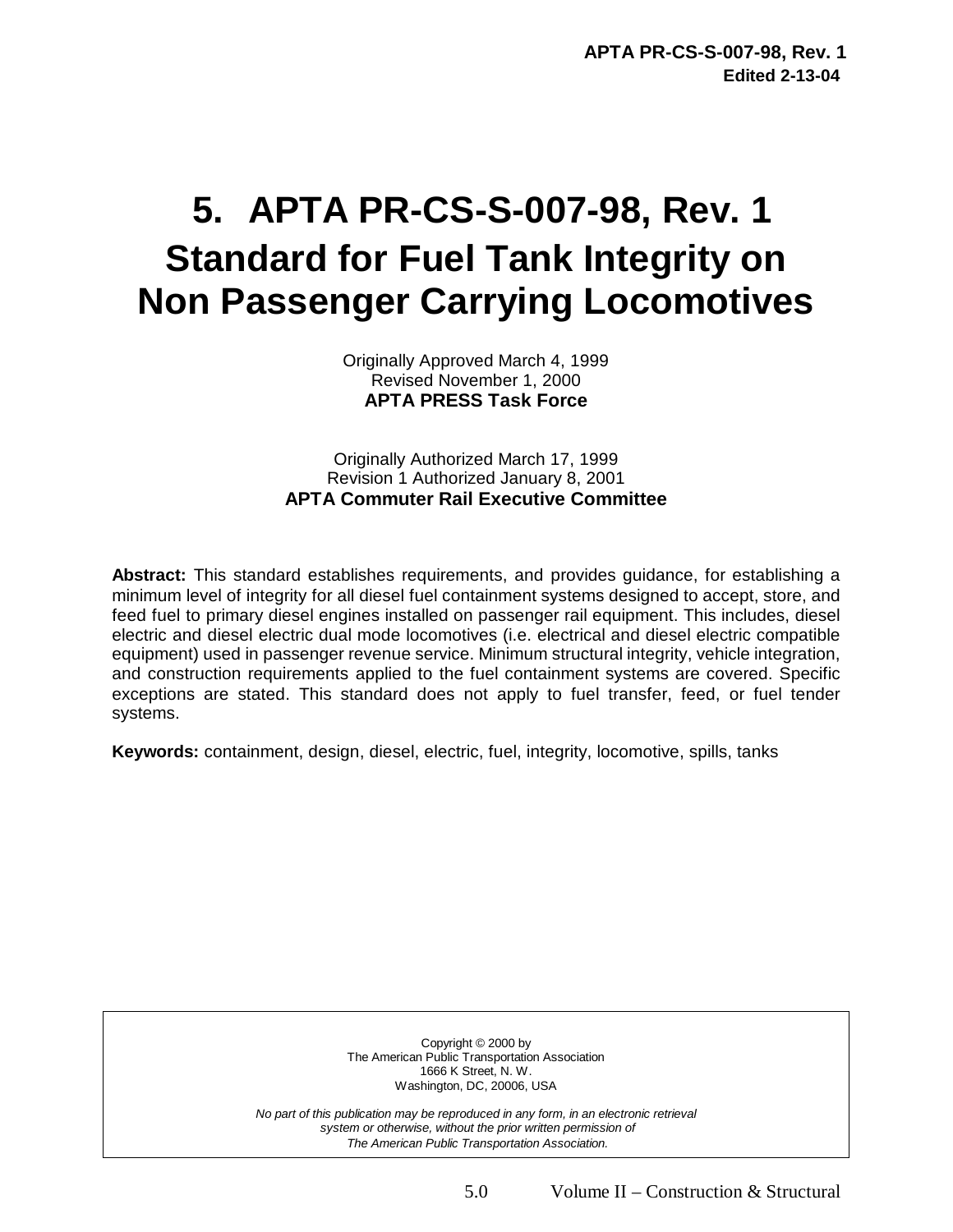### **Participants**

The American Public Transportation Association greatly appreciates the contributions of the following individual(s), who provided the primary effort in the drafting of the *Standard for Fuel Tank Integrity for Non-Passenger Carrying Passenger Locomotives.* 

Al Bieber David VanHise Rich Shults

At the time that this standard was completed, the PRESS Construction & Structural Committee included the following members:

| Barrie Bickle          |                        |
|------------------------|------------------------|
| Al Bieber              |                        |
| George Binns           | Ron Mayville           |
| Valerie Block          | James Michel           |
| Harvey Boyd            | Neil Mullaney          |
| David Bremmer          | Mike Nolan             |
| David Bremner          | Alain Paquet           |
| George Brunner         | Nicole Paulus          |
| Ralph Buoniconti       | <b>Tom Peacock</b>     |
| <b>Gordon Campbell</b> | John Pearson           |
| <b>Gary Fairbanks</b>  | Harry Pool             |
| <b>Glen Gardener</b>   | Ken Reed               |
| <b>Liz Grimes</b>      | Steven Roman           |
| Michael Henderson      | Radovan Sarunac        |
| Ken Hesser             | Kris Severson          |
| Kevin Hill             | Vinya Sharma           |
| Leroy Jones            | <b>Rich Shults</b>     |
| Larry Kelterborn       | Tom Simpson            |
| <b>Bill Kleppinger</b> | Phil Strong            |
| Steve Kokkins          | David Tyrell           |
| Thomas Kopec           | <b>Richard Vadnal</b>  |
| William Koran          | David VanHise          |
| Wayne Krahn            | Caroline VanIngen-Dunn |
| James Lamond           | <b>Bill Verdeyen</b>   |
| Frank Maldari          | Mike Wetherell         |
| Otto Masek             | Gary Widell            |

#### **Ken Barnish,** Chair

Clifford Woodbury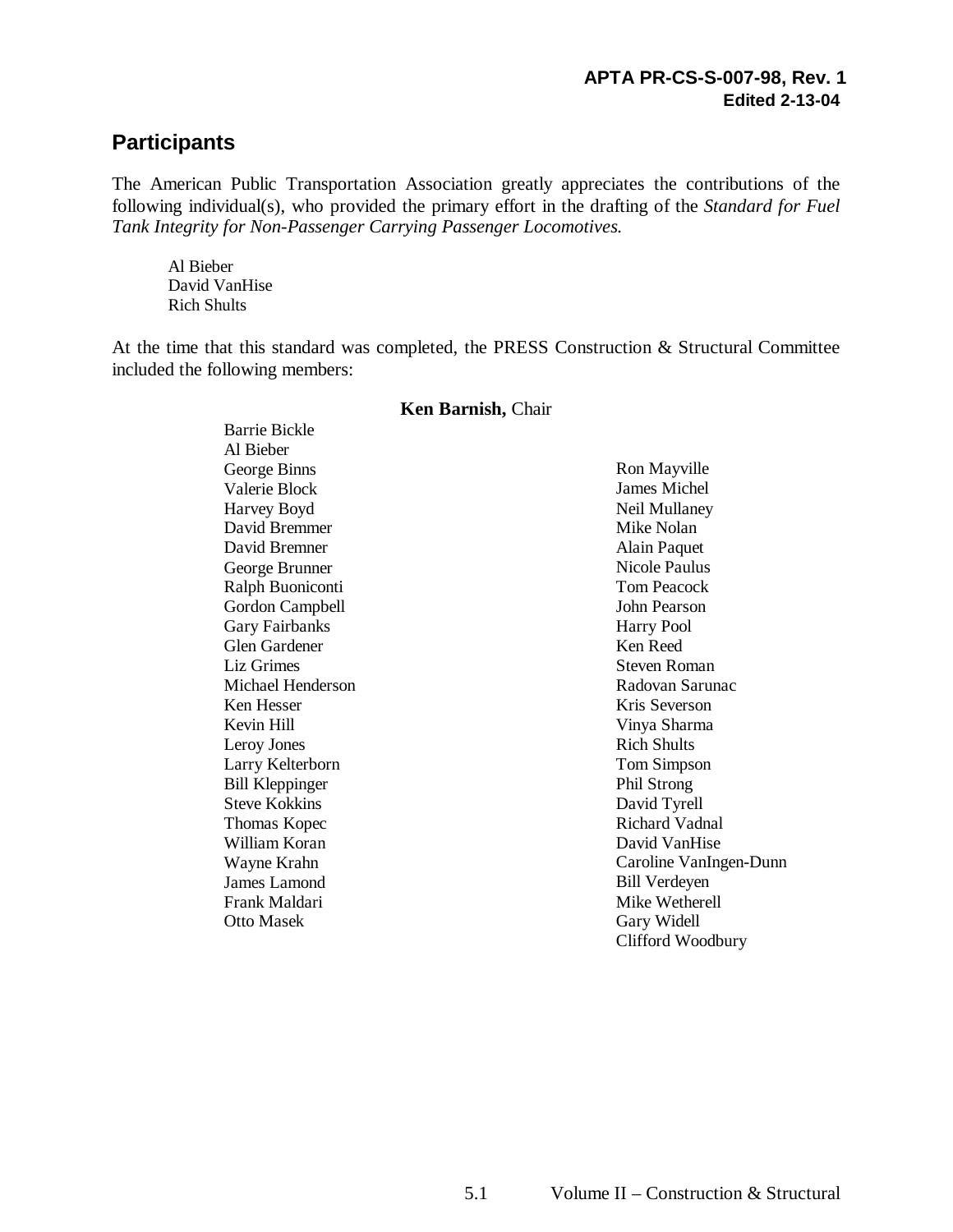# **Table of Contents**

| 7. Fuel spill, emergency and associated fuel tank integrity requirements & guidelines 5.7 |  |
|-------------------------------------------------------------------------------------------|--|
|                                                                                           |  |
|                                                                                           |  |
|                                                                                           |  |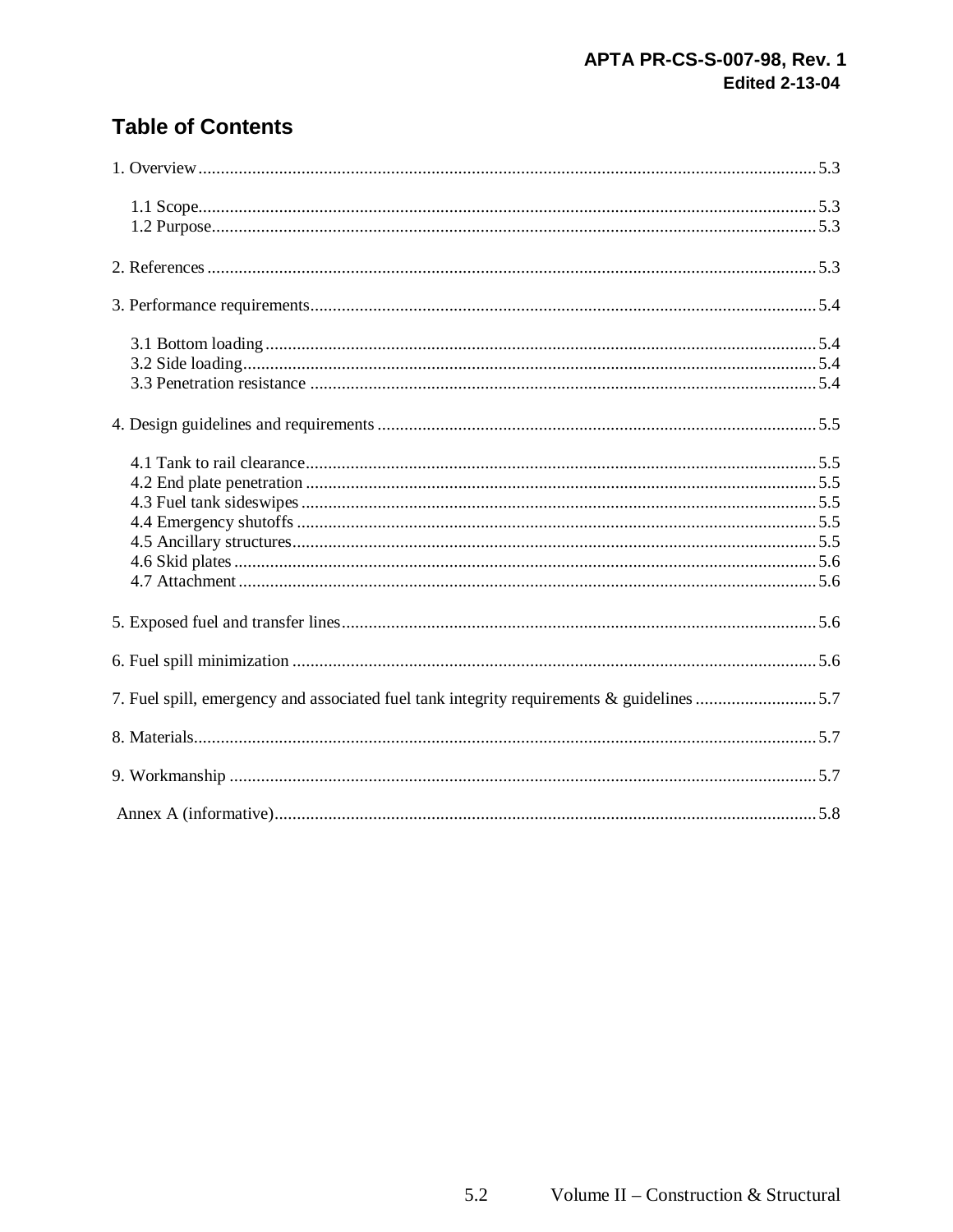# **APTA PR-CS-S-007-98, Rev. 1 Standard for Fuel Tank Integrity on Non Passenger Carrying Locomotives**

### **1. Overview**

This standard applies to the structural design of new passenger motive power fuel containment systems. The requirements laid down herein are not intended to be retroactive in their application to equipment now in service. Design attributes or considerations given as examples of recommendation*,* are presented merely to provide the designer with conventional options, and are not prescriptive in nature.

#### **1.1 Scope**

This standard applies to diesel fuel containment systems designed to accept, store, and feed fuel to prime movers installed on passenger rail equipment. This includes, diesel electric dual mode locomotives (i.e. electrical and diesel fuel compatible equipment) used in revenue service. Minimum structural integrity, vehicle integration, and construction requirements applied to the fuel containment systems are described. Specific exceptions are stated. This standard does not apply to the fuel transfer, feed, or fuel tender systems.

#### **1.2 Purpose**

The purpose of this standard is to provide minimum performance requirements and guidance to increase structural integrity, of new passenger internal combustion motive power fuel containment systems.

These specifications shall be applied to new fueled passenger motive power, suitable for use in revenue applications. The resultant design(s) also help ensure that new and existing cars will satisfactorily operate together with enhanced protection under all conditions of service.

#### **2. References**

This recommended practice shall be used in conjunction with the following publications. When the following publications are superseded by an approved revision, the revision shall apply.

49 CFR Part 229, FRA rail clearance, venting and other requirements applied to "locomotives"

AAR Report WP-161, Locomotive Fuel Tank Integrity Study, February 1994

AAR RP-506, Performance Requirements for Diesel Electric Locomotive Fuel Tanks, September 1, 1995

AWS D1.1, Structural Welding Code – Steel

AWS D15.1, Railroad Welding Specification - Car and Locomotives

Federal Register: September 23, 1997 (Volume 62, Number 184), Passenger Equipment Safety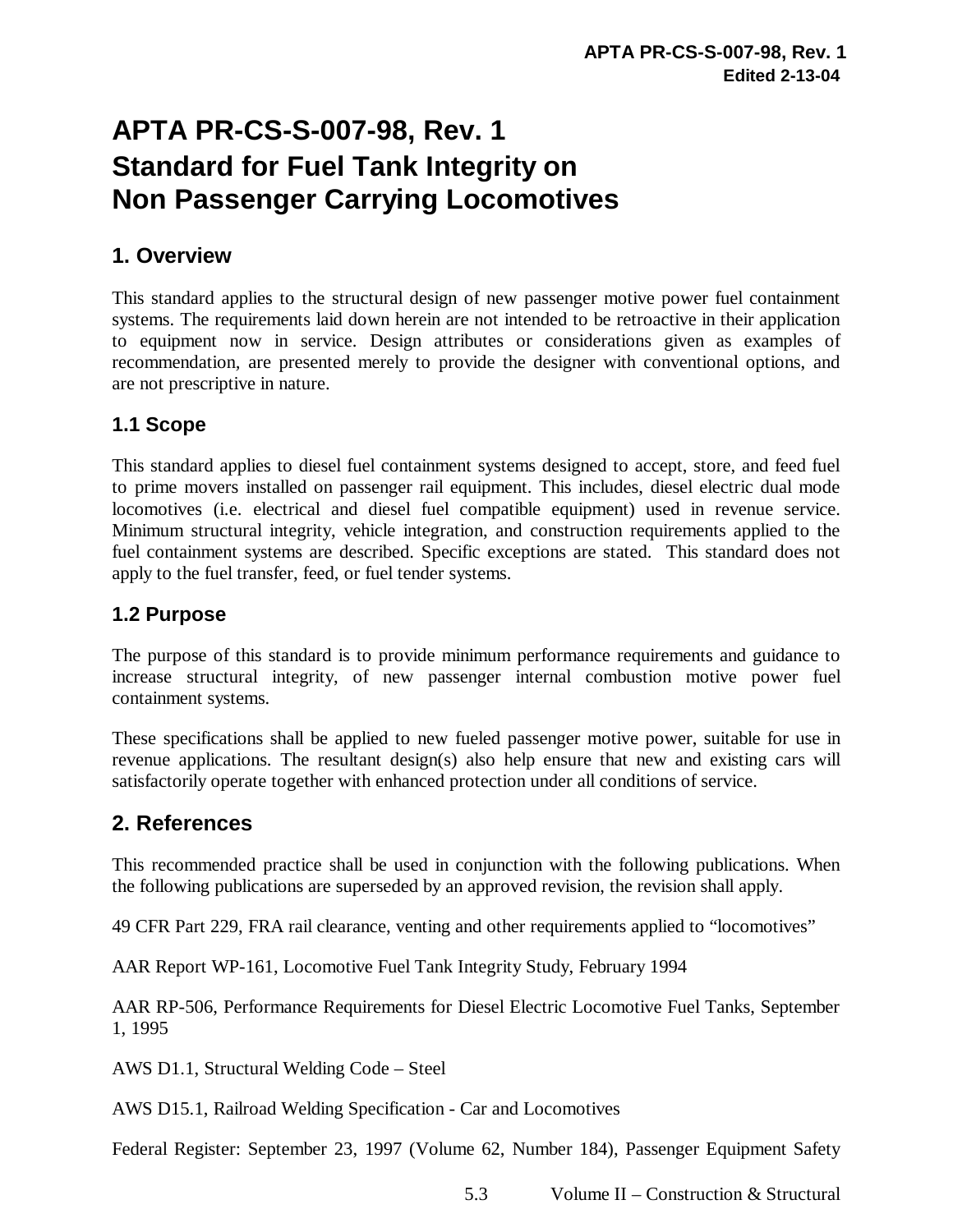Standards; Proposed Rule, pp. 49727-49824

NFPA 130, Fixed Guideway Transit Systems, 1997

North American Railroad Industry Standards for Locomotive Fuel Delivery and Automatic Shutoff System, Pending, AAR

NTSB Report NTSB/SS-92-04, PB92-917009, Locomotive Fuel Tank Integrity - Safety Study, 1991

NTSB/RAR-97/02), Collision and Derailment of Maryland Rail Commuter MARC Train 286 and National Railroad Passenger Corporation Amtrak Train 29, near Silver Spring, Maryland, on February 16, 1996. Corresponding letter of recommendation to industry, dated 28 August 1997.

US DOT FRA, Locomotive Crashworthiness and Cab Working Conditions, Report to Congress, September 1996

#### **3. Performance requirements**

#### **3.1 Bottom loading**

3.1.1. Unless exempted by the provisions of Section 4.1.2 or 4.1.3, Tank to Rail Clearance, fuel tanks shall be capable of supporting at any point across the transverse width of either the forward or aft end plate structure of the fuel tank, a loading of one half the total weight (i.e. with opposing truck in contact with ground) of the fully loaded car body at 2g without rupture of the fuel tank, assuming tangent track.

3.1.2. Unless exempted by the provisions of Section 4.1.3, Tank to Rail Clearance, fuel tanks must also support one half the weight of the locomotive at a vertical acceleration of 2g without rupture of the fuel tank while being supported on one railhead surface with a width of two inches. The locomotive is assumed to be perpendicular to the track.

#### **3.2 Side loading**

In all cases, fuel tanks shall be capable of averting a rupture and fuel release, when the side is loaded on any 6" vertical by 48" horizontal area, centered at 30" above the rail, to 200,000 lbs. load uniformly applied.

#### **3.3 Penetration resistance**

The minimum thickness of the sides, bottom sheet and end plates of the fuel tank shall be equivalent to 5/16 inch steel plate at 25,000 psi yield strength (where the thickness varies inversely with the square root of the yield strength). For fuel tanks less than 18 inches above the rail with fully worn wheels, the lower one third of the end plates shall have the equivalent penetration resistance of 3/4 inch steel plate at 25,000 psi yield strength. This may be accomplished by any combination of materials or other mechanical protection.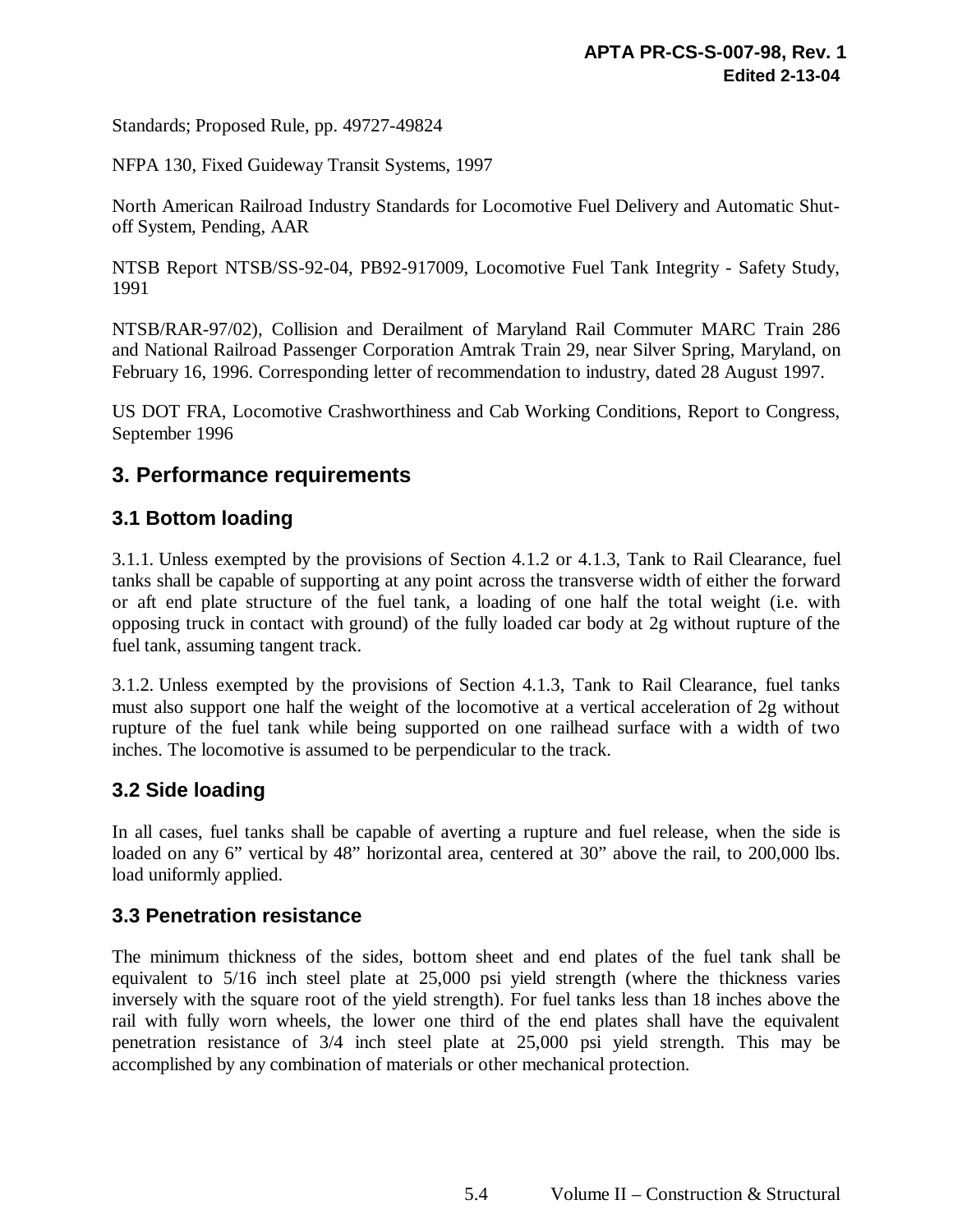# **4. Design guidelines and requirements**

#### **4.1 Tank to rail clearance**

4.1.1 Fuel tank to rail static clearance shall not be less than 6.0", when the equipment is in a fully serviced condition, with fully worn wheels.

4.1.2 Fuel tank designs which achieve rail to tank bottom clearances greater than 18", under the aforementioned serviced and worn wheel conditions, are exempt from the bottom load performance specifications detailed in Section 3.1.1; and the skid plate recommendation of section 4.6

4.1.3 If the passenger motive power fuel tank design achieves a tank bottom clearance of *greater than* 27" above the rail, under all operating conditions and worn wheels, then the equipment is exempt from fuel tank, bottom load performance specifications detailed in Section 4.1.1 and 4.1.2; and the skid plate recommendation of section 4.6.

#### **4.2 End plate penetration**

Penetration resistance of the fuel tank end plate structures, shall be enhanced with forward (and aft, if a locomotive is operated in revenue service in the long hood lead configuration) deflection, containment, capture, other design attributes, or a combination of such, capable of averting a puncture of the fuel tank by items passing below the pilot. Such designs might include: angled reinforcements; downward angled fuel tank front plates; fuel tank guards, strategically located ancillary structures, or other designs, or combination of designs, capable of adequate catch, break away, deflection, or otherwise puncture averting characteristics.

#### **4.3 Fuel tank sideswipes**

Fuel tanks shall be protected against sideswipes. All gauges, fuel fills, vents, clean out ports, fuel monitors, and other fuel tank extensions shall be recessed, guarded, located, or otherwise protected against catch and tear scenarios that could result in fuel release under normal revenue service conditions.

#### **4.4 Emergency shutoffs**

Fuel flow to the prime mover shall be capable of cut off from no less than the three locations required by FRA rules in accordance with *49 CFR 229*. **1**

#### **4.5 Ancillary structures**

Ancillary structures affixed to the under-body of motive power equipment (e.g. a crossing bell located in close proximity to the fuel tank, which can act as a "knife" when forced back into the tank), shall be located and attached to the motive power unit in such a way, that their presence does not increase the risk of compromising the fuel tanks to an unacceptable level. If such placement is necessary, additional, local protection must be employed to prevent credible intrusions into the tank.

 **1** For references in Italics, see Section 2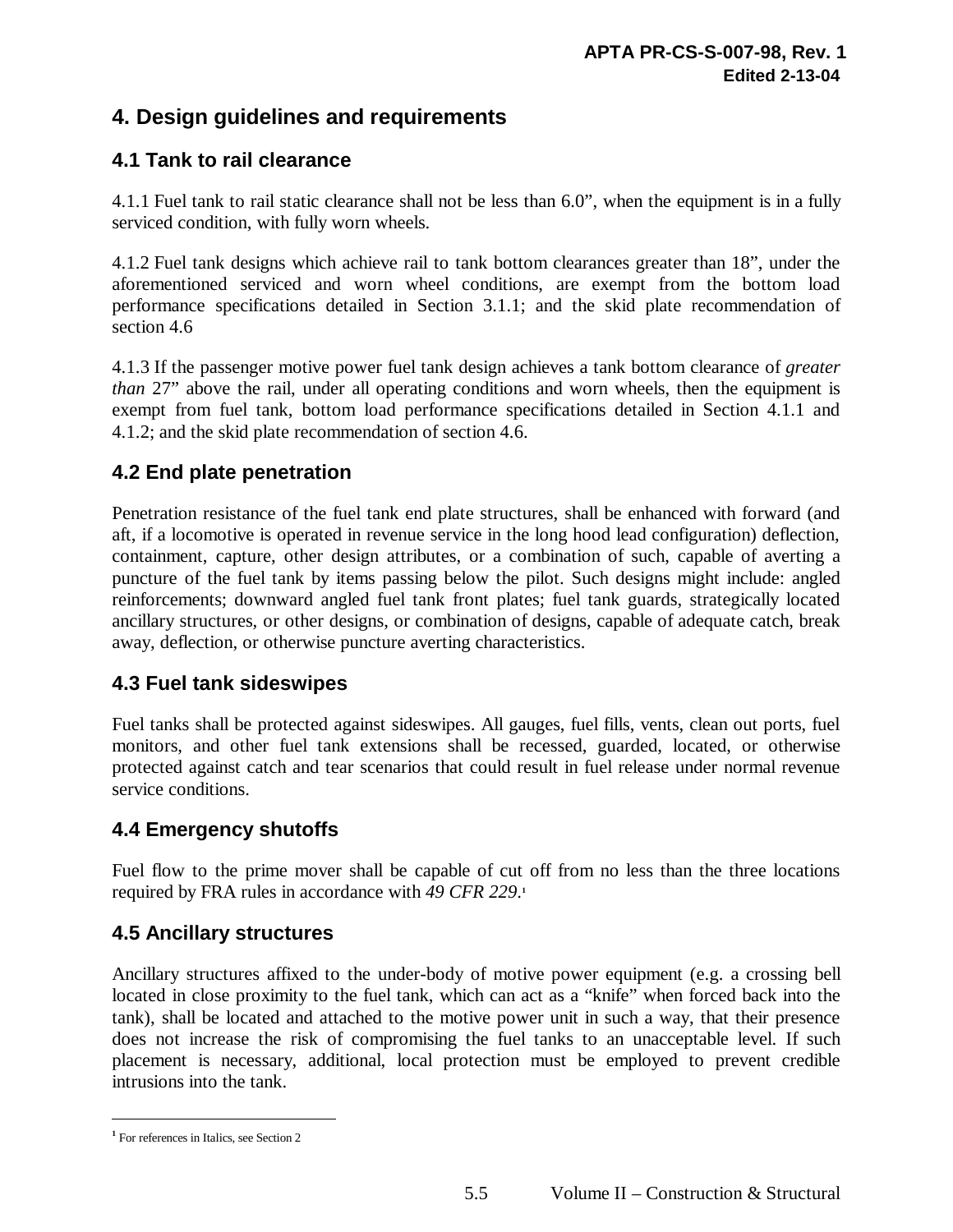Fuel tank construction shall employ provisions to minimize the attachment of structures to fuel tanks. Employment of breakaway, or crash energy management methodologies, capable of minimizing collision related fuel release, are required where so identified by the applicable system safety plan (e.g. use in underground passenger stations, etc.).

#### **4.6 Skid plates**

Use of above rail skid plate fortification of critical tank bottom zones, shall be considered in weight critical, and other unique applications. This practice is required in all cases where tank to clearance falls to below 18" from rail to tank bottom surface (i.e. nominally centered over standard rail). The plate(s) need not run the entire length of the tank.

#### **4.7 Attachment**

Attachment of fuel tanks to body shall be in accordance with *APTA PR-CS-S-034-99, Revision 1 Standard for the Design and Construction of Passenger Railroad Rolling Stock.<sup>2</sup>* 

## **5. Exposed fuel and transfer lines**

Fuel tank piping or transfer systems supplying the prime mover with fuel shall incorporate the means to interrupt fuel loss upon damage. If this is not practical, then shields, or some other means that satisfy this requirement shall be employed.

# **6. Fuel spill minimization**

In all passenger applications, fuel tank capacities shall be limited to volumes of no more than 1000 useable US gallons unless additional measures are taken to minimize fuel spillage, such as compartmentalization, increased wall and end thickness, bladders, or other similar means.

- a) If compartmentalization is chosen as a means of fuel spill minimization, the following requirements shall apply:
	- Individual compartments shall be no larger than 1000 US gallons.
	- Means of preventing return fuel from entering a punctured tank while allowing use of other compartments shall be provided.
	- With a locomotive on its side, fuel shall not transfer between compartments.
	- Means to fill all compartments from a single filler shall be provided.
	- Fuel shall be drawn from all compartments simultaneously and not sequentially.
	- It is desirable for a system to automatically detect an empty compartment and shut it down prior to air being drawn resulting in an engine shutdown. Return fuel should not be allowed to enter a detected empty compartment.
	- A means shall be provided to clean all compartments.

 **2** For references in Italics, see Section 2.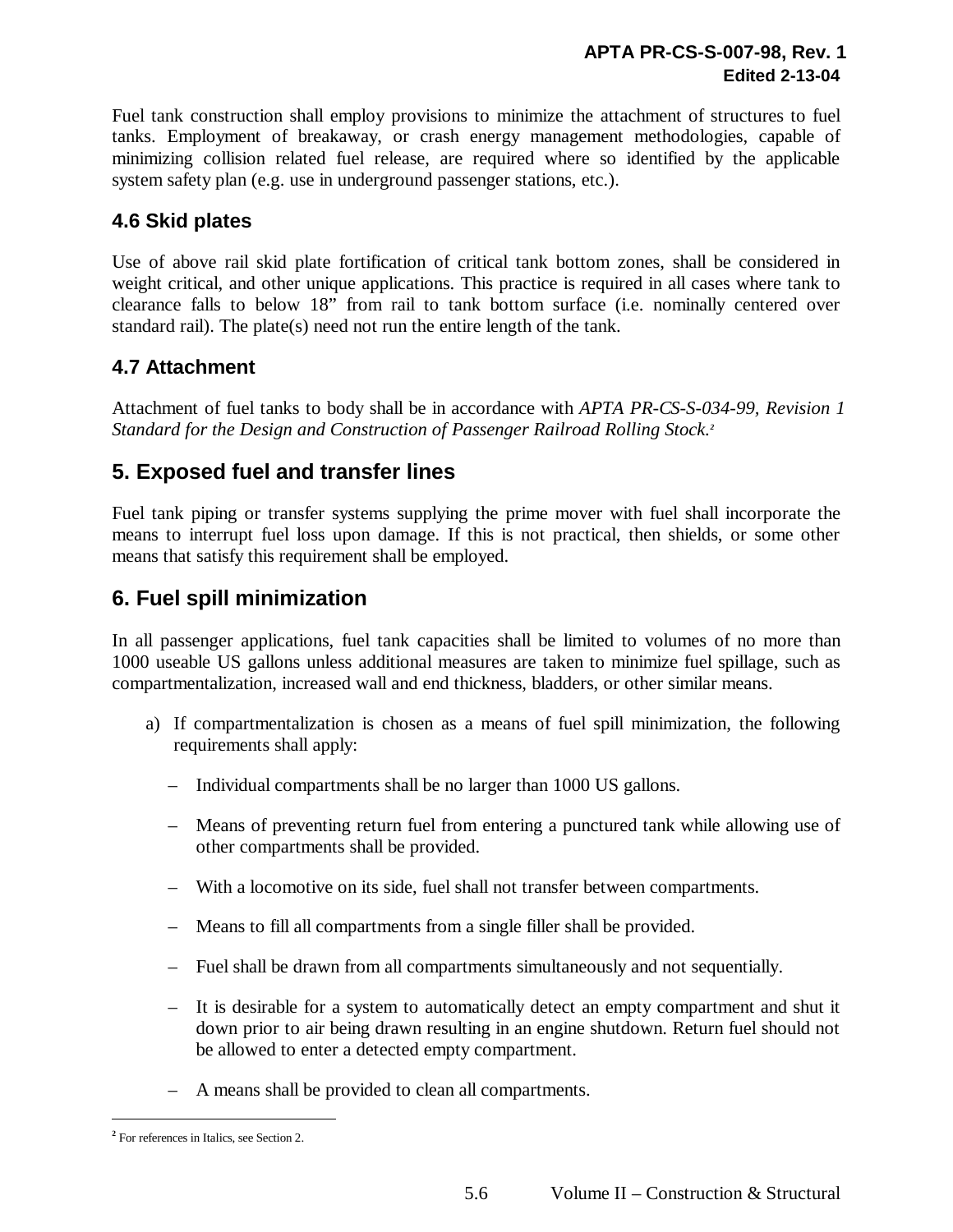Compartmentalized designs shall be validated to ensure complete, consistent, and total fuel utilization.

b) If increased material thickness is chosen, then the end sheets shall be 0.75" thick and the sidewalls 0.50" thick, using steel plates at 25,000 psi yield strength (where the thickness varies as the inverse of the square root of yield strength).

If bottom-loading exemptions are taken, then Section 7 Fuel spill minimization shall be required regardless of tank capacity.

## **7. Fuel spill, emergency and associated fuel tank integrity requirements & guidelines**

Vents and fills shall be designed to avert fuel spill, even in the event of a rollover.

During fuel filling, passenger motive power equipment fuel tanks, shall not interrupt, nor cause spray or overfilling, at a fill rate 300 gpm. *North American Railroad Industry Standards for Locomotive Fuel Delivery and Automatic Shut-off System* (Pending, AAR) takes precedence where required by the assigned revenue service.

Passenger locomotive vents shall perform their function at the high acceleration/deceleration, rates as well as during all possible curve negotiation scenarios expected in revenue service.

Side roll over fuel fill leakage protection shall not be compromised in the event that a fill cap is missing or knocked off.

#### **8. Materials**

Fuel tanks shall be fabricated from a high strength ductile steel or structurally equivalent material. The materials used in the construction of motive power fuel tanks may be selected such that structural strength and load capacity requirements are met through alternative, yet structurally equivalent or better, material applications.

The material used for fuel tank exterior surface construction shall not exhibit a decrease in strain resistance in the temperature range of -40 $^0$ F to 140 $^0$ F.

#### **9. Workmanship**

All workmanship affecting the tank shall conform to the state of the art quality techniques. Steel welding shall be in accordance with AWS D1.1.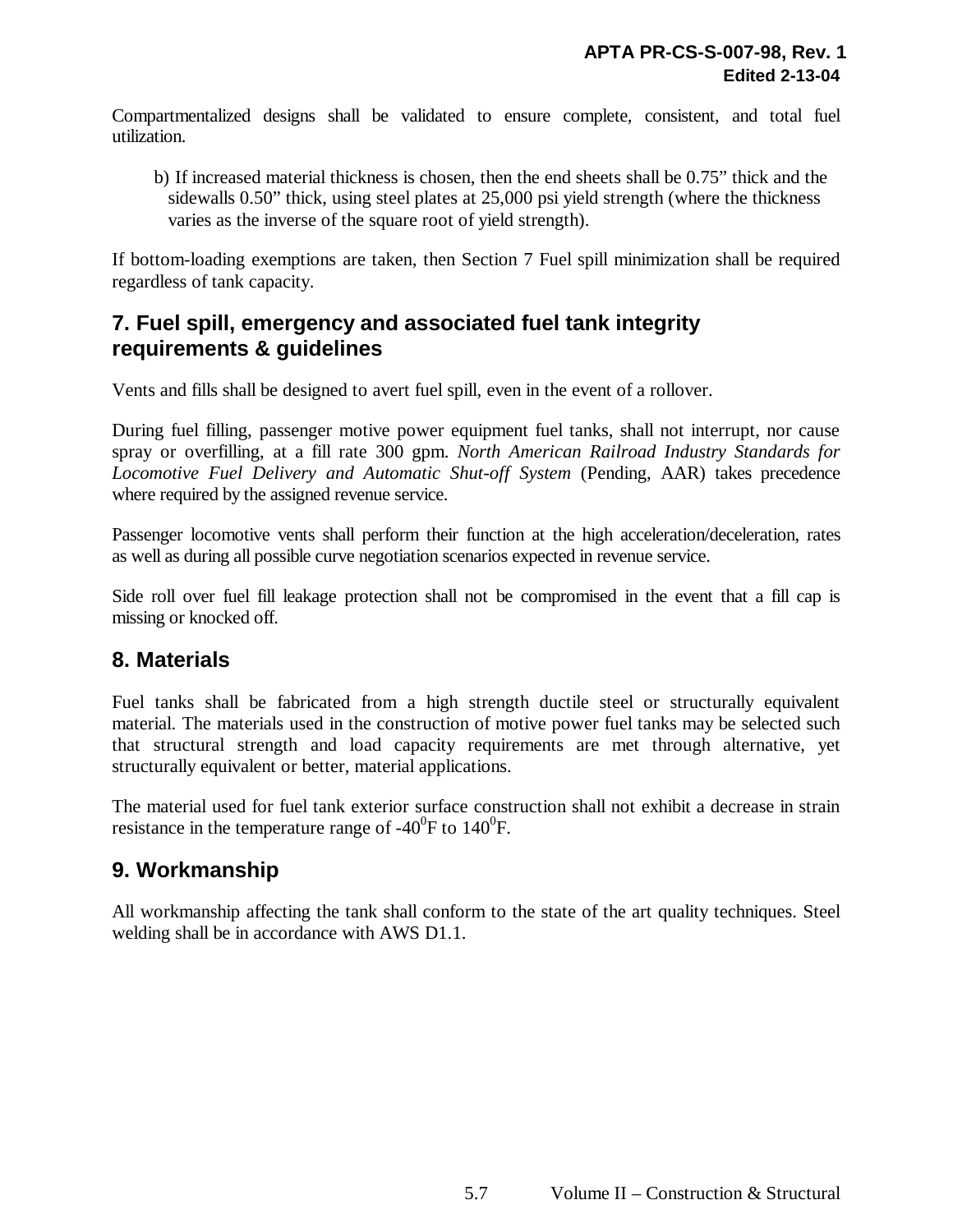# **Annex A (informative)**

#### **Background**

Fuel tanks on passenger motive power equipment can introduce a challenging fuel load in rail incidents where a compromise of the containment tank(s) is followed by fuel combustion. Passenger related incidents involving fuel fires, while often at the focus of attention when they occur, are few. More common, is the occurrence of adverse environmental impact associated with fuel spills or leaks<sup>1</sup>. Adding to the risk of tank failure is the typical under frame location of fuel tanks, where they lie exposed to damage from side-on collision, roadbed debris and derailments.

Key to the development of a motive power fuel tank configuration is a thorough and validated risk assessment by the cognizant passenger rail authority. This is critical in deriving fact based, value added performance specifications, and ensuring prudent validation of applied designs.

The industry has continued to effect positive, productive design enhancements to tank structures, in light of residual fuel spill and fire risks. In conjunction with the Association of American Railroads (AAR), manufacturers collectively developed and adopted specifications for freight locomotive fuel tanks. The AAR specifications were generated to increase fuel tank integrity, during those situations, identified by study, which contribute to the majority of incidents.

Differences in passenger motive power configurations often require selective application of these guidelines to achieve a safe practical design. In some cases, alternative designs and technologies may provide the better fuel containment solution, and must be given practical consideration.

Motive power, new or altered, requires that system clearance specifications (e.g. system profiles, or plates) be systematically identified, and validated, before revenue service. This should occur in accordance with APTA PR-CS-RP-003-98, *Recommended Practice for Developing a Clearance Diagram for Passenger Equipment*

#### **Historical Information**

Flammable fossil fuels required for diesel-electric motive power operation, instill risk. The National Transportation Safety Board (NTSB) identified and published some of these concerns after reviewing 29 predominately freight, rail accidents investigated during 1991. Collectively, these incidents resulted in: 83 locomotive derailments; 55 definitive fuel tank breaches; 43 fuel loss incidents; and 25 associated fires<sup>2</sup>. The NTSB, as a result of the study, recommended that industry research the integrity of fuel tanks, and apply standards accordingly.

The AAR responded with a study of its own<sup>1</sup>. This study spanned 3 years, and involved 221 fuel spill incident reports to FRA from 1991-1993. The distribution of fuel tank spills showed that roughly 50% of the spills involved less than 1200 gallons of fuel. The conclusion was that fuel spills were not endemic, resultant fires were rare; and the need for additional research was questionable. The validity of the study was deemed indeterminate by the FRA, due to the shortcomings of the existing accident reporting criteria.

In response, the rail industry "raised the bar" on fuel tank integrity, with the issuance of an AAR